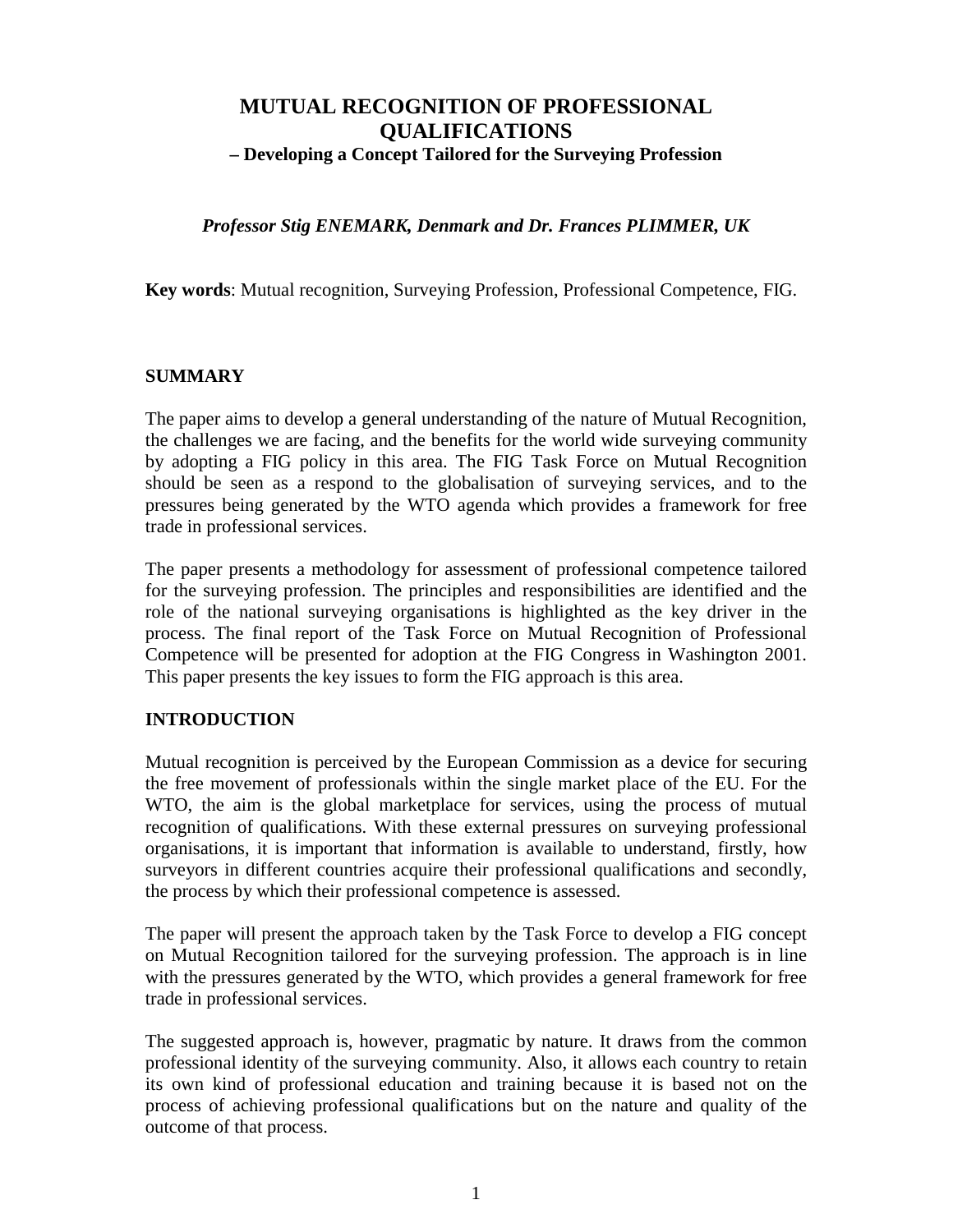# **THE NATURE OF MUTUAL RECOGNITION**

Mutual recognition is a device which allows a qualified surveyor who seeks to work in another country to acquire the same title as that held by surveyors who have qualified in that country, without having to re-qualify.

*Mutual recognition is, therefore, a process which allows the qualifications gained in one country (the home country) to be recognised in another country (the host country).*

To understand the nature of mutual recognition it is useful to look at the different working situations:

- 1. Recognition does not relate to the situation of "getting a job". In general, employment is a matter between the employer and the employee. Getting a work permit in another country may be restricted by national regulations of immigration, but that has nothing to do with recognition of professional qualifications.
- 2. Recognition may, however, relate to the situation where a foreign employee wants to become a member of the professional organisation in the host country, and thereby enjoy the benefits of being recognised as an equal professional and sharing the same rights e.g. with regard to salary agreements, etc.
- 3. Recognition becomes even more important when a professional wants to practise e.g. setting up a company – in the host country. Recognition of professional competence may then represent a vital competitive element in terms of marketing services to the clients.
- 4. Finally, recognition becomes crucial when a professional wants to practise within a licensed area (typically cadastral surveys) in the host country. The license may be granted by a state agency or by a professional body. In any case, however, the recognition will represent the key itself for working in the regulated area.

Mutual Recognition this way is a device for facilitating an efficient global working place for surveying services. It is a device that WTO has approved to secure globalisation. There are various models currently in use by the surveying organisations to achieve this, including bilateral reciprocity agreement and, as in the EU, a legislative framework.

With these external pressures on surveying professional organisations, it is important that information is available to understand, firstly, how surveyors in different countries acquire their professional qualifications and secondly, the process by which their professional competence is assessed.

The principle has been established and we have the chance to develop a framework that suits the surveying profession. We should take it.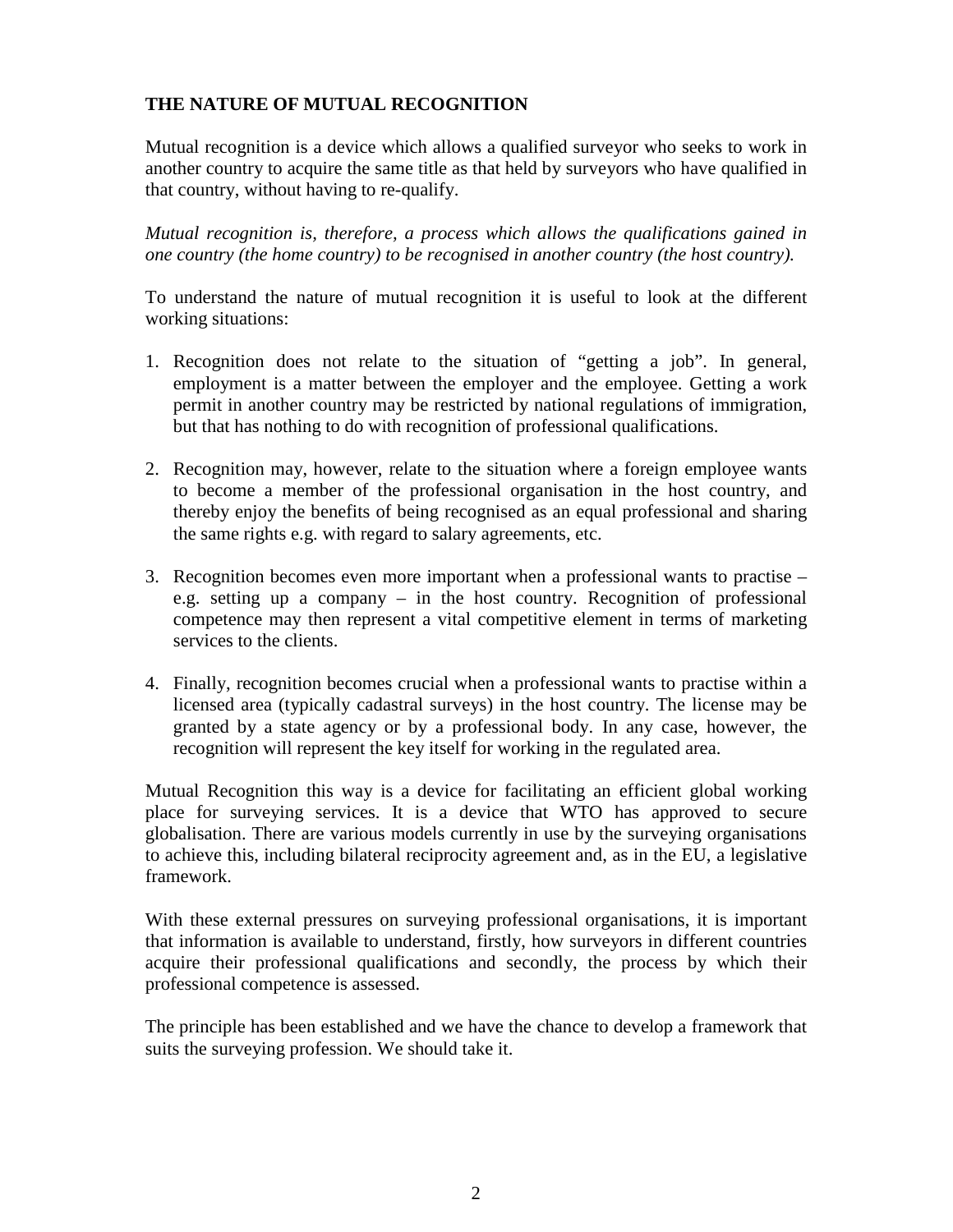# **WHY IS IT IMPORTANT?**

Globalisation of services is a topical issue and it is on the very top of the international agenda. We need to respond to this challenge and devise the means to ensure global free movement, so that the process reflects the requirements of the surveyor. However, in order to work anywhere in the world, we need to be sure that our professional qualifications will be recognised globally and, to date, that is not happening. Until we have total freedom to practice world wide, and that means recognition of our qualifications by other governments, professional bodies and by international clients, surveyors are not going to be in a position to respond to the global challenge.

There is no doubt that the market for the services of surveyors is worldwide. There is no human activity, which does not involve the use of land, in its broadest sense, and, increasingly, our clients have international interests. Pressure is also being generated by the WTO, which provides the framework for free trade in professional services and surveying, as a profession needs to respond. The FIG task force on Mutual Recognition of Qualifications should be seen as such a respond to globalisation of surveying services.

It is argued that mutual recognition of qualifications is the best process to be adopted if the free movement of professionals is to be achieved efficiently and effectively. This should be undertaken at the level of professional institutions. It should not be introduced with the force of government. The whole process should be underpinned by efficient communication between organisations which recognise both the areas of professional activities undertaken by their members and the quality of the output of each of these organisations' professional qualifications.

The task force aims to review the concept of mutual recognition of qualifications within the world wide surveying community and to develop a framework for introduction of standards of global professional competence in this area.

# **HOW DOES IT WORK?**

The principle of mutual recognition of professional qualifications requires certain preconditions as described by WTO when introducing the disciplines applied for the accountancy sector (WTO, 1997):

- degree-level entry to the profession in both countries;
- appropriate regulation of the profession in the "host" country;
- a corresponding profession i.e. where a substantial number of professional activities practised in the "home" country comprise the profession as practised in the "host" country;
- an adaptation mechanism to make up for any deficiencies in the content and scope of the professional education and training of migrants; and
- A willingness on the part of the host country and its bodies which award professional qualifications/licenses to accept the principle of mutual recognition, to respect the quality of professional education and training in other countries and to trust the professionalism of migrants.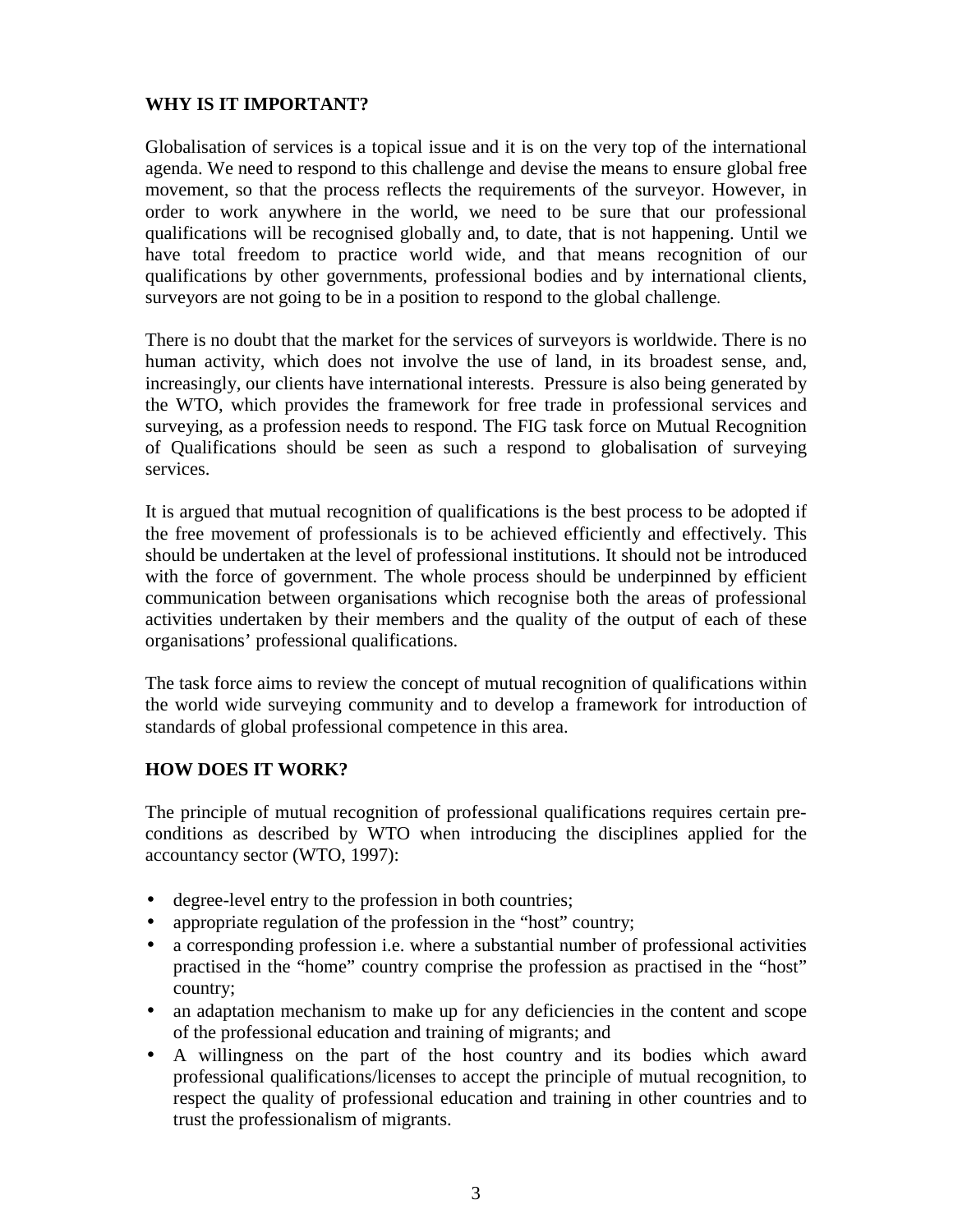These principles may be seen as an implementation of the GATS (Article VI: 4) that seek to ensure:….. That measures relating to qualification requirements and procedures, technical standards and licensing requirements do not constitute unnecessary barriers to trade in services…" and, to this end, the Council for Trade in Services shall develop 'disciplines' "…. to ensure that such requirements are:

- based on objective and transparent criteria, such as competence and the ability to supply the service;
- not more burdensome than necessary to ensure the quality of the service;
- In the case of licensing procedures, not in themselves a restriction on the supply of the service". (Honeck, 1999 pp. 1-2).

Mutual recognition agreements are identified as the most common way to achieve mutual recognition of qualifications, allowing for the reconciliation of ". . . differences in education, examination standards, experience requirements, regulatory influence and various other matters, all of which make implementing recognition on a multilateral basis extremely difficult." (WTO, 1997). Bi-lateral mutual recognition agreements are perceived as interim devices until a global system of mutual recognition of qualifications based on the above Article can be achieved by the imposition by law of a series of 'disciplines' which will apply to all professions.

# *ADVANTAGES OF REGULATORY DISCIPLINES*

There is value in creating regulatory disciplines in professional services because they help ensure greater transparency, predictability and irreversibility of policies both for trading partners and domestic producers. By providing greater opportunity for domestic users to obtain world-class services at internationally competitive prices, regulatory disciplines have the potential for enhancing domestic productivity and efficiency, as well as increasing the scope and quality of services locally available.

For small- and medium-sized firms in both developing and developed countries, regulatory disciplines would help to ease and expand their cross-border trade, they will be able to form regional networks and thereby expand their activities and improve their ability to compete locally with larger international firms. The creation of disciplines will accelerate international regulatory harmonisation.

In turn, the concept of mutual recognition should lead to enhancement of professional competence based on the need for adapting to professional standards and codes of conduct adopted in different countries.

# **THE FIG APPROACH**

There is an attraction in developing and extending the principle of mutual recognition of professional qualifications. Mutual recognition allows each country to retain its own kind of professional education and training because it is based, not on the process of achieving professional qualifications, but on the nature and quality of the outcome of that process.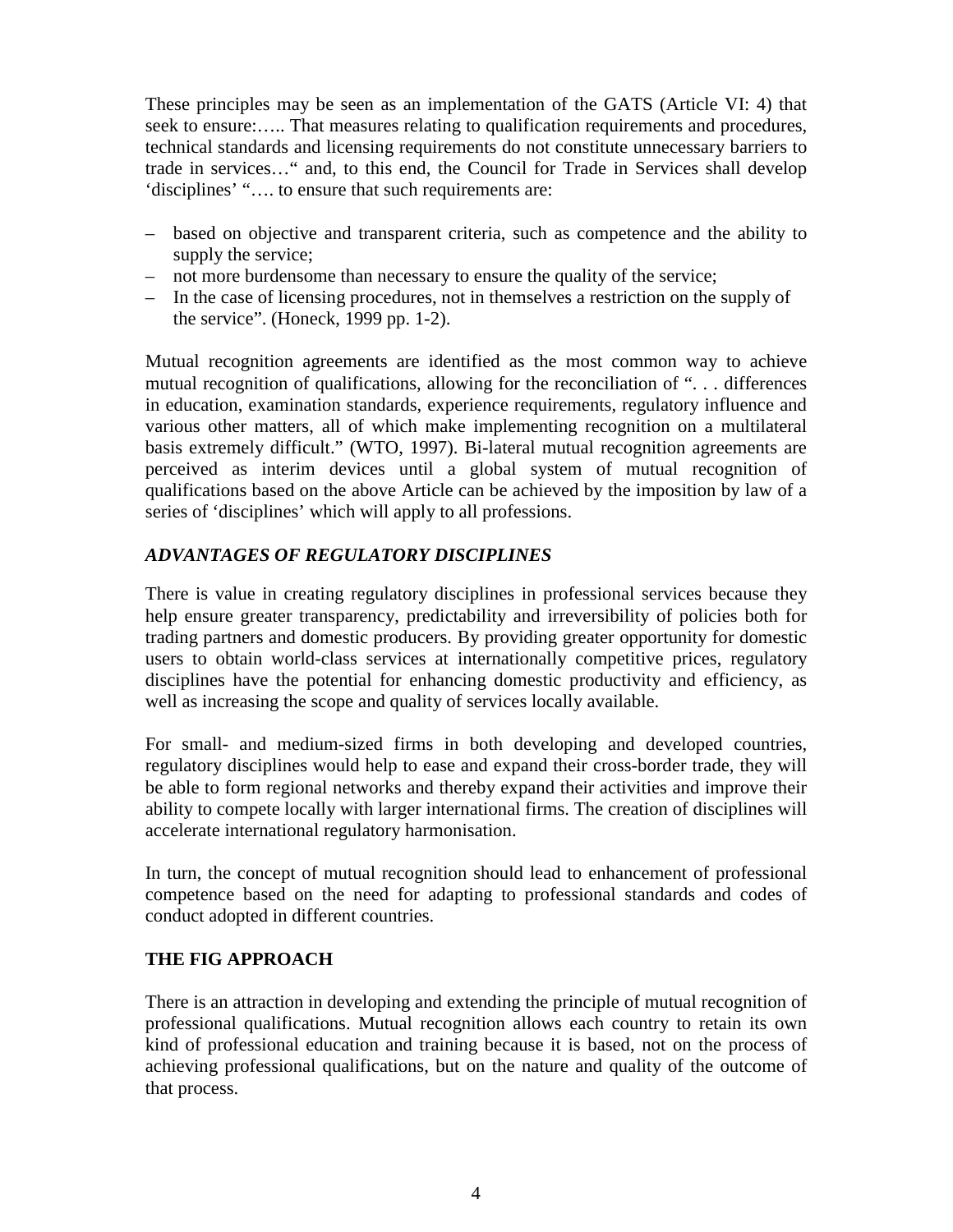Mutual recognition assumes an appropriate process of pre-qualification education and training and encourages dialogue between professional organisations in each country in order to investigate the nature of the professional activities, the professional qualifications, and the details of pre- and post-qualification education and training. It therefore concentrates, not on the process of qualification, but on the outcome of that process.

In principle, it does not matter how individuals become qualified in their own country; the important fact is that they ARE qualified. It is suggested that this concentration, not on the process of qualification, but on the outcome of the process of qualification is one, which should be emulated by surveyors in the system, which they adopt. In turn, this should lead to an enhancement of the global professional competence of the surveying profession.

The Task Force recommends that this rather pragmatic approach be applied as a general principle for developing a methodology suitable for the surveying profession.

# **A METHODOLOGY TO ASSESS PROFESSIONAL COMPETENCE**

The applicant is of course a fully qualified professional in the home country where the professional qualification was gained. However, it is that individual's competence to work in another country (the host country) which needs to be assessed.

Thus, for the purposes of facilitating professional mobility, it is necessary to recognise and accept the professional status and the competence of the applicant in the home country. For the professional organisation in the host country it is necessary merely to ensure that the applicant is competent to undertake surveying, as practised in that host country. It must be ensured that the applicant is fully aware of and has adapted to the nature and practice of the surveying profession in the host country.

It is therefore necessary for the professional organisation in the host country to establish the nature and level of professional competencies within a range of surveying activities required of a fully-qualified professional in the host country and to assess the applicant against that content and standard of professional competence.

The pre-conditions for managing this process of mutual recognition are as follows:

- An individual must be professional qualified in the home country
- A similar profession must exist in the host country
- A representing organisation must exist in the host country
- Political will must be available to support the process

The process of assessment of professional competence must reflect:

- The nature of the profession in the host country (threshold standards of professional competence)
- The nature of the professional education and training of the surveyor (applicant) up to the point of application
- The professional status of the surveyor (applicant) up to point of application.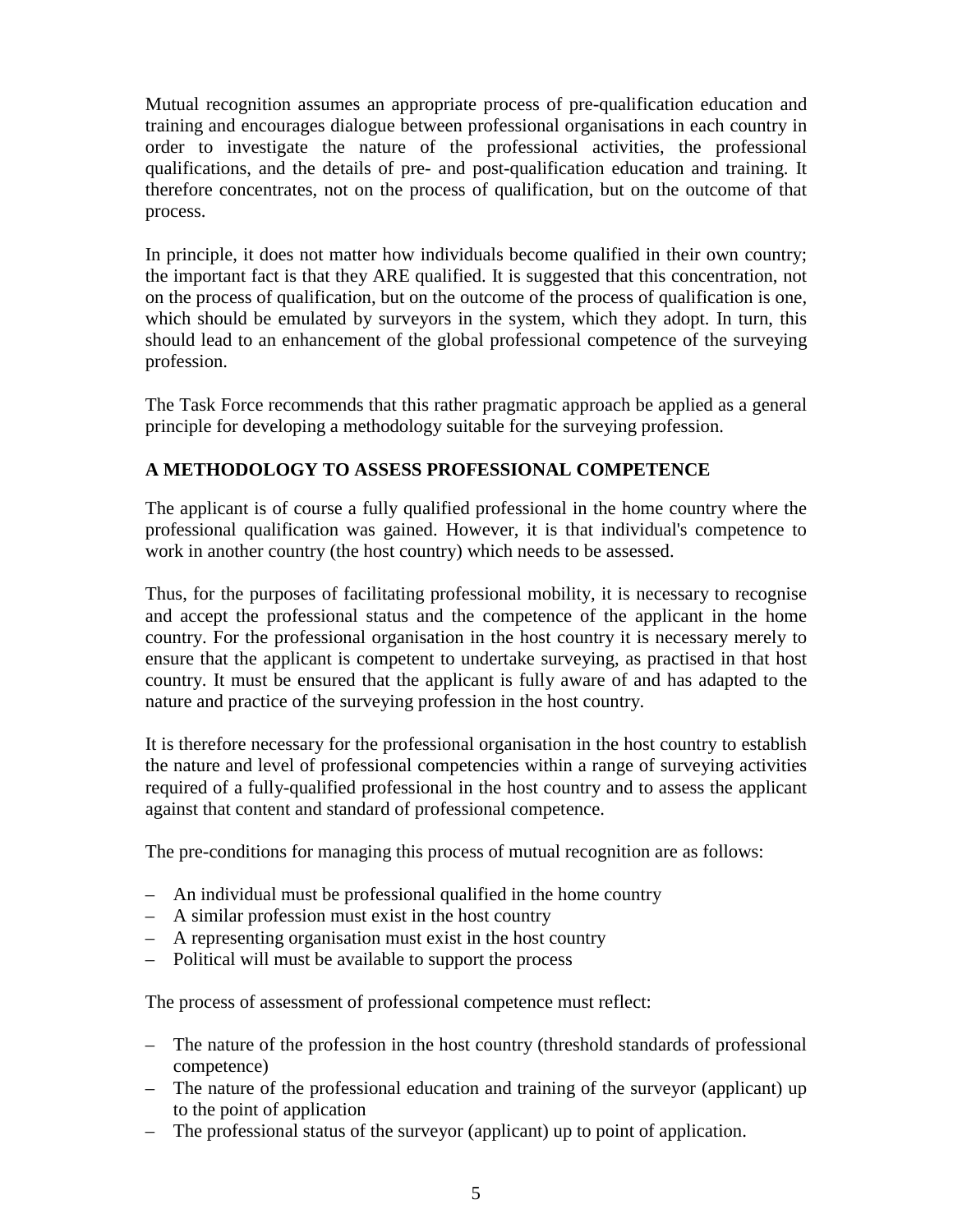A concept tailored for the surveying profession should of course be based on the common professional identity of the surveying community. The surveying profession is sharing a "common culture" and a common educational base. The problems that the programmes are designed to solve are basically the same even if the solutions may be different responding to national societal needs. This "surveying culture" should then be reflected when identifying the threshold standards of professional competence to be fulfilled by the applicant. Once such threshold standards are established, the process of assessing the professional status and competence of an applicant is basically administrative.

### **SURVEYING ACTIVITIES AND SURVEYING PROFESSIONS**

Surveying, as a profession, has developed in different ways and encompassing different surveying activities in different countries, in order to reflect the national needs, which have developed over time. The universal definition of "surveyor" (FIG 1991) is capable of being up-dated to reflect changes in the evolving nature of our professional practices and skills. While a similar range of surveying activities may be undertaken in different countries, there may be differences between the way these activities are grouped as a recognised "profession".

In general, the professional activities are diverse and some activities, which are performed by surveyors in some countries, are denied to surveyors in other countries. Also, some surveying activities are regulated in some countries while not regulated in other countries. Furthermore, there may be a greater need for particular kinds of surveying skills in some countries compared to others. This is proved e.g. in the report on "Enhancing Professional Competencies of the European Surveyors" where major differences where demonstrated in the content and structure of the surveying programmes as well as the professions throughout Europe (Enemark and Prendergast 2001).

The implications of the EU directive and the WTO proposals are, however, that it does not matter **how** individuals achieve professional status, the important point is that they **have** achieved professional status. The only reason to investigate the nature and content of their pre-qualification process is to identify any discrepancy between the professional education and training of the "migrant" with that required of a newly-qualified surveyor in the host country and therefore to establish an adaptation mechanism to make good the deficiency.

In the light of the terms of the EU directive and the implications of the WTO proposals, the ability of surveying professionals to work in other countries must depend on:

- The existence of a "corresponding profession" i.e. the extent to which the academic education and professional training and experience gained in their "home" country matches the surveying activities comprised in the surveying profession in the "host" country to which they seek access; and
- The amount of additional academic and/or professional education, training and experience which they require to demonstrate competence in the range of surveying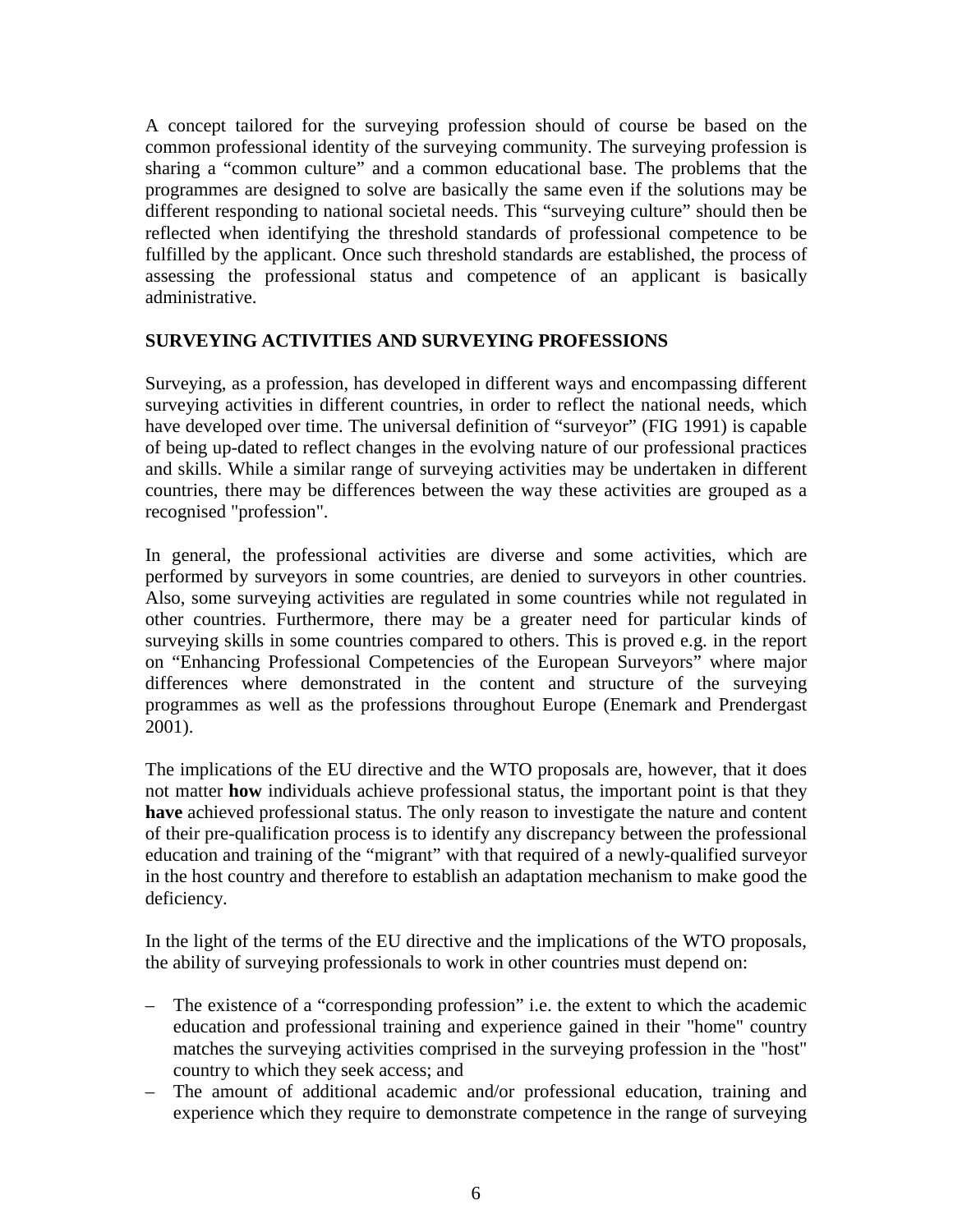activities comprised in the surveying profession in the "host" country to which they seek access.

On this basis, it is necessary for the surveying professional organisations in each country to identify which surveying activities are comprised within their surveying professions. By comparing such a list of surveying activities with those of which the surveying applicant is qualified and experienced, any lacking competence of the applicant can be identified. Such deficiencies can (e.g. as stated in the EU Directive) be remedied by either by an aptitude test (examination) or a period of supervised work experience.

### **PROFESSIONAL COMPETENCE**

Effectively, what is required by the WTO disciplines as well the EU directive is an assessment of the professional competence of an applicant (called a "migrant" in the EU Directive). According to the current interpretation of the Directive, the standard against which that professional competence should be assessed is that required of a newly qualified surveyor in the host member country. This, however, may cause great difficulties. The Task Force recommends that this interpretation be changed to follow the more pragmatic approach as presented in this paper.

Despite the fact that professional competence of the surveyor is fundamental to the ability to practice freely across national boundaries, it is interesting to consider certain characteristics of the surveyor as an individual. It should also be noted that the definition of a surveyor (FIG, 1991) starts by identifying the surveyors as " ….. *A professional person* with the academic qualifications and technical expertise to practise the science of measurement; to assemble and assess land and geographic related information; to use that information for the purpose of…"

"Professional competence" is, however, extremely hard to define, although it is something with which all surveyors are familiar. It is suggested (Kennie *et. al*., 2000) that for newly-qualified surveyors "professional competence" combines knowledge competence, cognitive competence and business competence with a central core of ethical and/or personal behaviour competence:

- *knowledge competence:* defined as "the possession of appropriate technical and/or business knowledge and the ability to apply this in practice";
- *cognitive competence:* defined as "the abilities to solve using high level thinking skills technical and/or business related problems effectively to produce specific outcomes;
- *business competence:* defined as "the abilities to understand the wider business context within which the candidate is practising and to manage client expectations in a pro-active manner"; and
- *Ethical and/or personal behavioural competence*: which is the core to the other three parts; defined as "the possession of appropriate personal and professional values and behaviours and the ability to make sound judgements when confronted with ethical dilemmas in a professional context.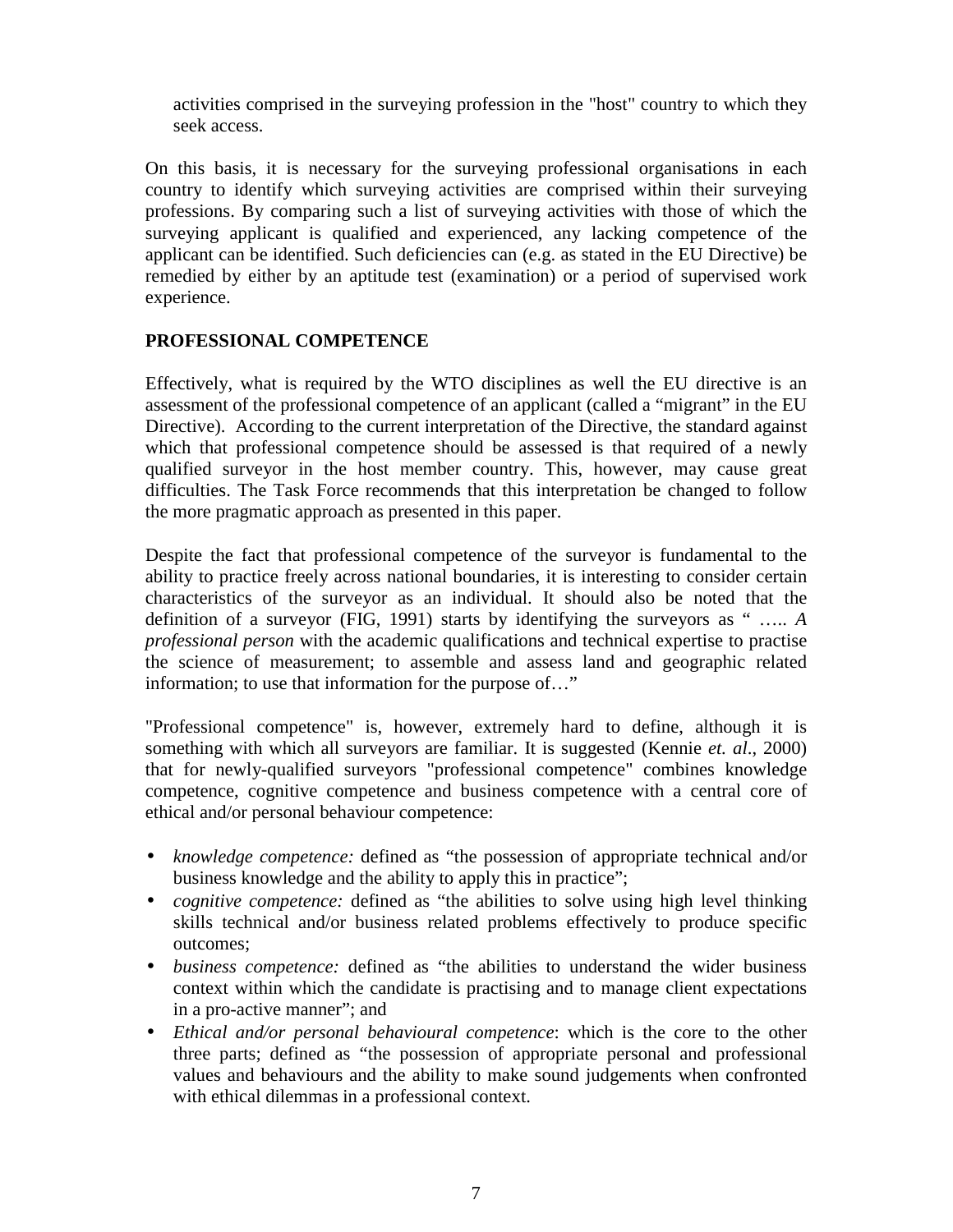The model above recognises that different areas of surveying practice tend to place different weighting on these elements, thus for some areas of surveying practice, business competence may be a larger or smaller component of the whole. However, the ethical and/or personal behavioural competence is identified as a vital component, which can also be defined as the defining characteristic of a true "professional" with all that entails.

What is ignored within the current interpretation of the EU Directive is the fact that the individual being assessed for this purpose is both a professional in the country which awarded the original surveying qualification and a practitioner. The Directive does not recognise the elements of specialisation or expertise, which an applicant may have developed over a number of years practice. It is, therefore, suggested that a pragmatic approach should be taken which ensures that the applicant can demonstrate the adaptation of existing surveying skills to a new working environment. This should include adaptation of new ethics and codes of practice, together with a broad understanding of the other surveying activities that affect the profession in the host country.

It is suggested that it should be for the professional organisation in the home country to assure other professional organisations of the professional standing of applicants (migrants). This should include such matters as the nature of the surveying profession pursued by the applicant and their component activities, and the level of the applicant's professional qualification in the home country.

Once this has been done, it is not for the professional organisation in the host country to challenge the status and professional integrity of the applicant. Their role is merely to assess that professional status against an objective list of threshold standards for the home country, including that the individual presumably is prepared to observe the professional ethics and codes of practice it requires.

# **THE ROLE OF PROFESSIONAL ORGANISATIONS**

There is a major role for the professional organisations, which award surveyors their surveying qualifications in the process of mutual recognition. It is recognised that there are different roles undertaken by professional organisations. For the purposes of this Task Force, the term "professional organisations" is defined by their functions rather than by their names. "Professional organisations" then means organisations at country or sub-state level which:

- award professional qualifications; and/or
- award practising licenses; and/or
- regulate the conduct and competence of surveyors; and/or
- Represent surveyors and their interests to external bodies including national governments.

By using this definition, some countries may have more than one "professional organisation". For example, in Denmark, cadastral surveying can only be undertaken by surveyors who have a masters-level diploma (bac  $+ 5$ ), who have undertaken three years of relevant professional work experience and who have then been granted a license by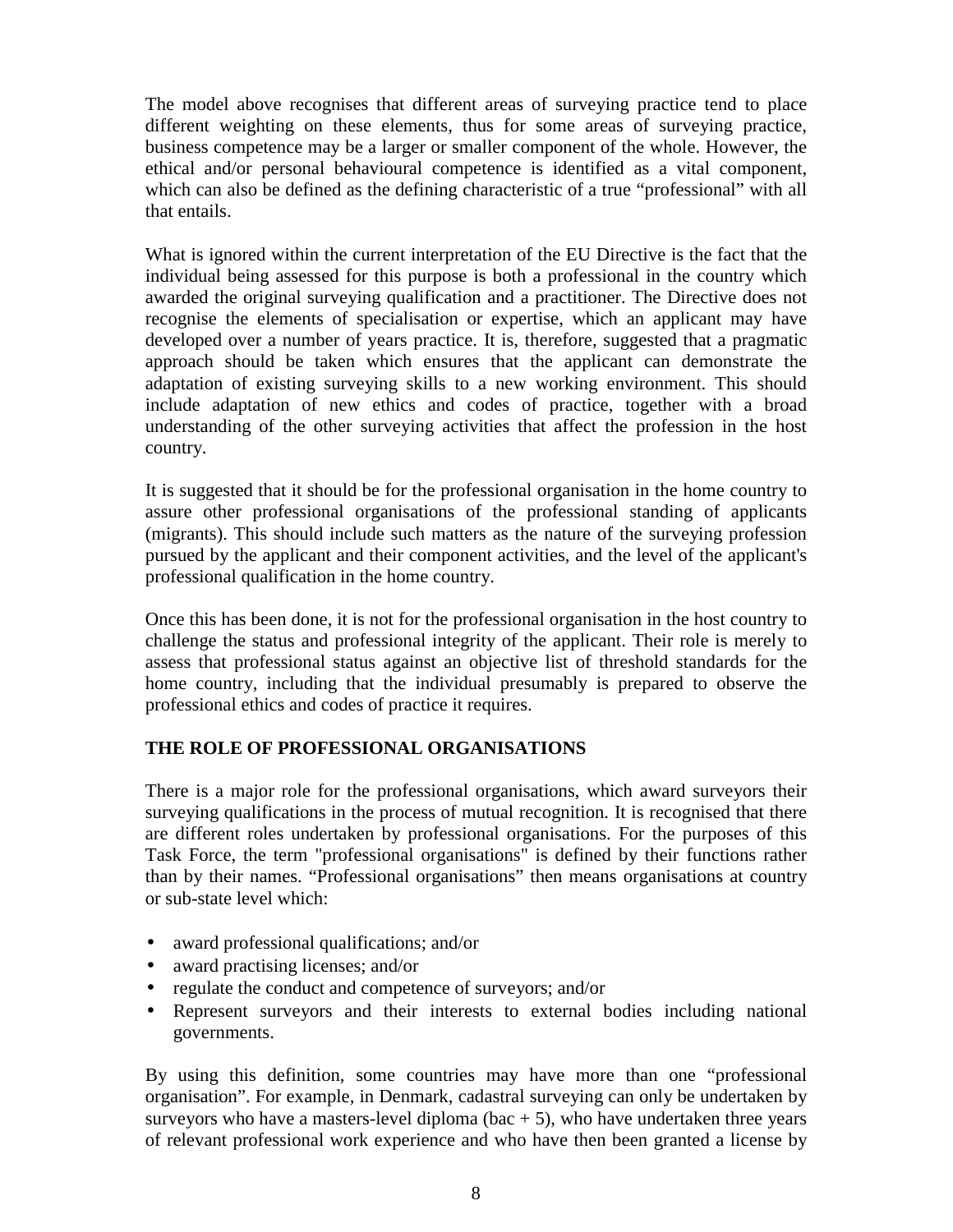the National Survey and Cadastre (under the Ministry of Housing) (Enemark, 2001). In the United Kingdom (UK), The Royal Institution of Chartered Surveyors (RICS) assesses the quality of academic education through its system of accrediting diplomas (bac + 3), and implements a system of assessing relevant professional work experience (there is no licensing system for surveyors in the UK).

In order to achieve the free movement of professionals, judgements need to be made on the nature of the individual's professional qualification and experience which is gained in the home country in the light of the nature of the profession as practised in the host country.

The organisation to which the individual applies for recognition in the host country needs sufficient information, firstly, to recognise the nature, scope and quality of the professional qualification held by the individual and, secondly, to verify its accuracy. This requires a high level of effective and efficient communication from the professional organisation in the home country to the professional organisation in the host country, which includes:

- details of the professional qualification held;
- details of the nature of the particular surveying profession to which the individual's professional qualification gives access; and
- Confirmation of the status of the individual's qualification (e.g. membership level, outstanding fees, expulsion from the organisation).

Ideally, this could be based on a simple questionnaire. Each professional organisation should also have a procedure which requests and deals with request for the above information as a basis for processing applicant's request for mutual recognition, in an efficient and effective manner.

Ultimately, it will be for the professional organisation to establish what, if any, additional professional education and/or training is necessary before a particular applicant is able to practice within the host country in the light of the threshold standards applied.

The role of professional organisations is vital if free movement of professionals through the mutual recognition of qualifications is to be achieved.

# **BARRIERS AND HURDLES TO IMPLEMENTATION**

There are major issues of principle (not the least of which is that of mutual recognition itself) which professional organisations on behalf of their own countries need to embrace and embrace with commitment. However, professional associations are frequently held back by bureaucracy and by potential conflict of views between ministry rules with which professional organisations do not always agree. Thus appropriate ministries should be included in any discussions on mutual recognition processes.

There are, however, a number of principles which should be observed, and these include the absence of any form of discrimination against any individual surveyor simply because qualification has been earned in another country. Indeed, this is stated within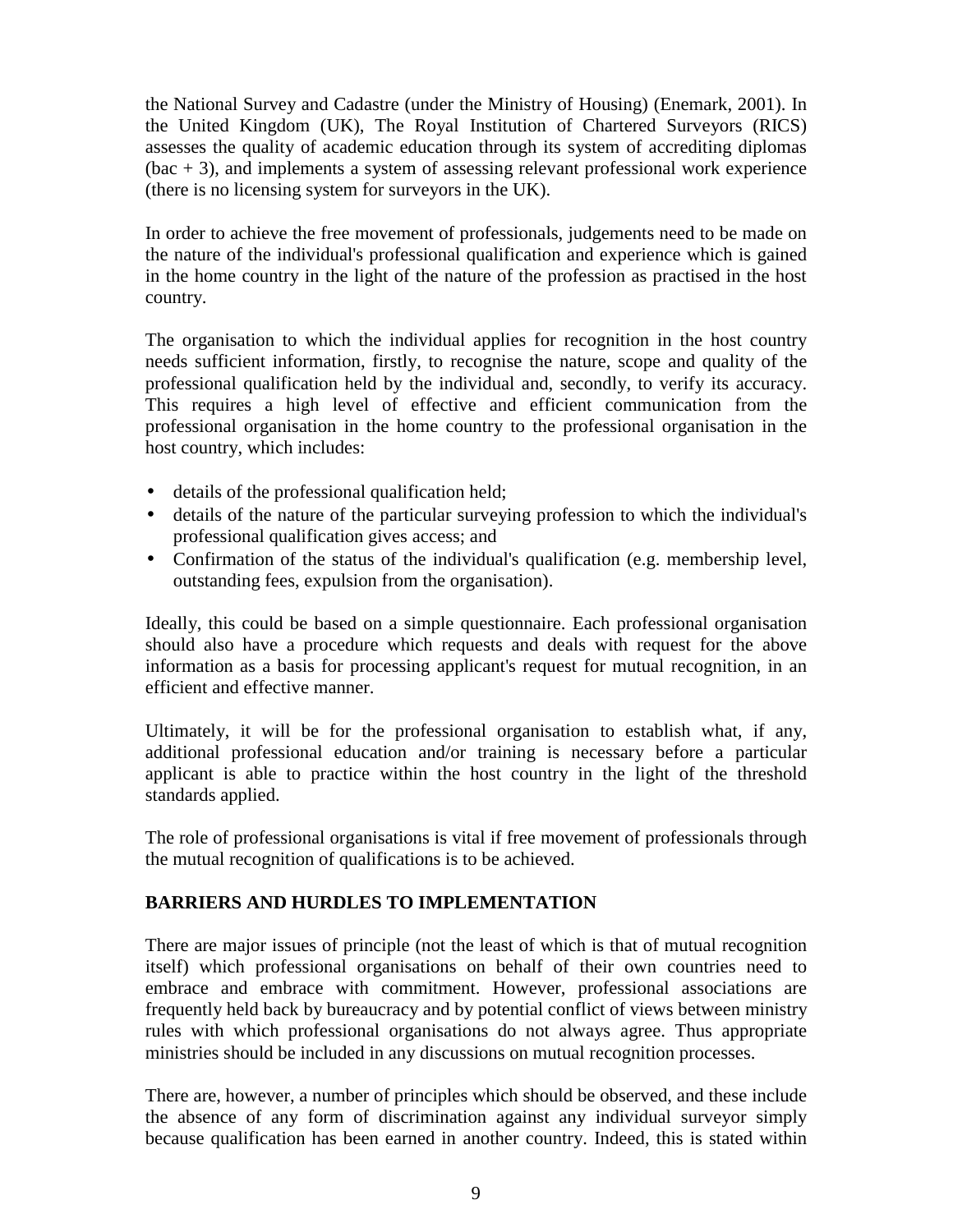the WTO disciplines proposed (WTO, 1997 and 1998a). Assuming that the professional organisations which represent surveyors and which monitor their qualifications fulfil their responsibilities fairly and professionally, there should be little problem in administering the process of mutual recognition of qualifications.

Similarly, it will be necessary to ensure that practising licenses, are awarded solely on the basis of professional competence to practice in that country and not on any basis which discriminates against those who are professionally training and experienced in another country.

However, it is recognised that we are all products (to a greater or lesser extent) of our national and professional backgrounds and the various cultural influences, which affect how we work and why we undertake our professional activities in the way we do. In order to achieve any kind of dialogue, these differences, particularly those in professional practice, and those which affect inter-personal relationships, need to be investigated, understood and respected.

The most obvious barrier to the free movement of surveyors is language. However, this is a barrier, which can be overcome. Access to learning different languages is normally dependent on individual efforts, and, initially, on the national primary and secondary education systems, which can provide either a very positive or rather negative lead. Language skills are of course vitally important to permit international communication and genuine understanding of the rich variety of professional and personal life-styles. However, there is also the matter of culture which permeates our national or regional societies and which comprises a series of unwritten and often unconscious rules of conduct, professional practice and of perceiving relationships. Failure to understand and observe the cultural norms of other people can result in confusion, hurt and, at worse, perceived insult. There is evidence that culture divides us, both as individuals (as the products of our nation's upbringing) and also as surveyors (as the products of our professional background).

In order to ensure the mutual recognition of professional qualifications, cultural differences need to be recognised in order to understand and accept that surveyors in different countries have different perceptions as to the nature of professional practice and the routes to professional qualifications.

Overall, ignorance and fear are of course the main barriers, which may hinder mutual recognition at a worldwide scale. However, with improved communication and understanding these barriers should disappear.

# **FIG POLICY STATEMENT**

The Task Force recommends that the Bureau at its meeting in Seoul 2001 adopt a policy statement on Mutual Recognition to be included in the final report. A draft for the contents of the final report is presented in the appendix to this paper. The final report will be presented for adoption at the FIG Congress in Washington, 2002. The draft for a FIG Policy Statement on Mutual recognition reads as follows: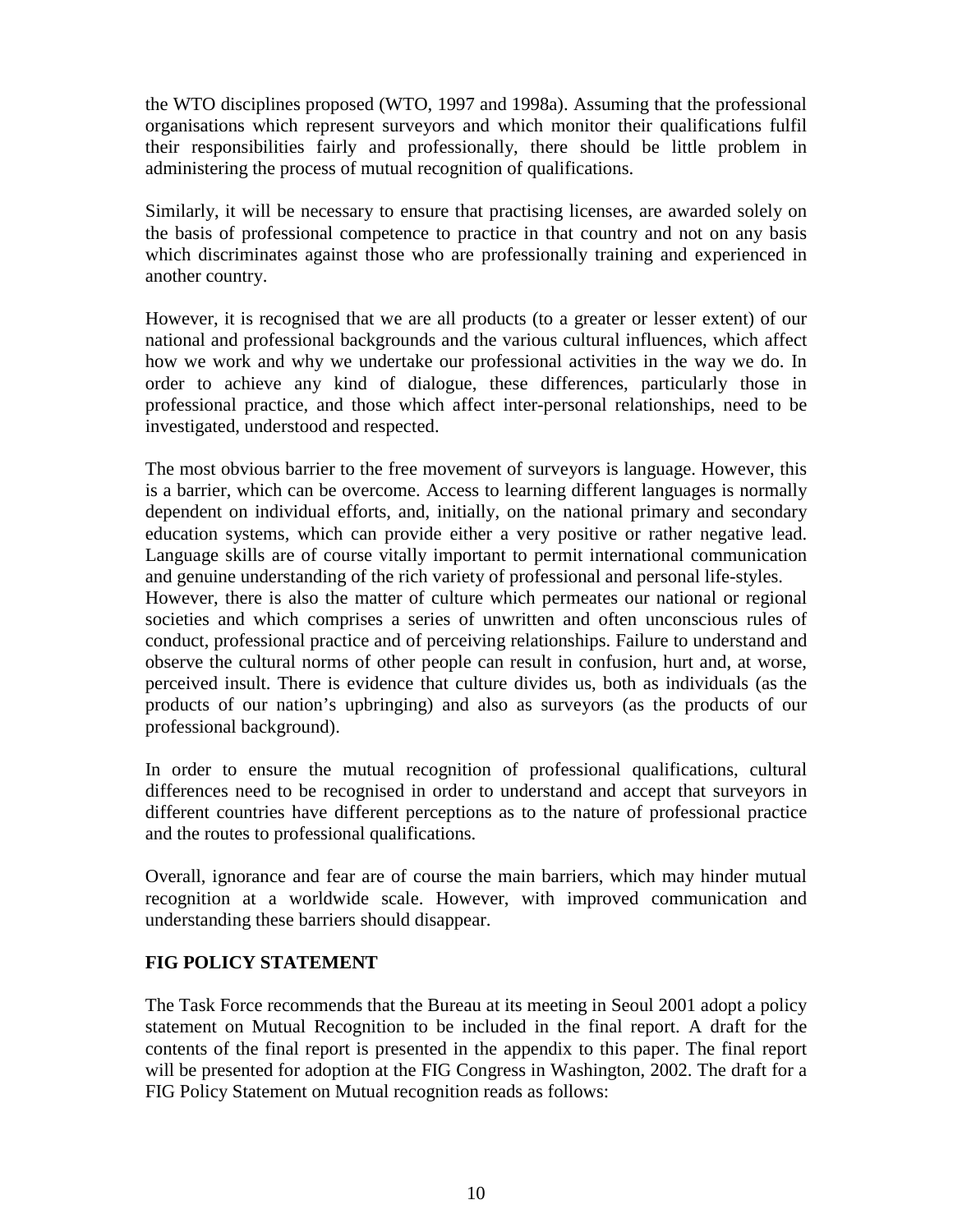"The International Federation of Surveyors (FIG) recognises the importance of free movement of surveyors in a global marketplace. The mutual recognition of professional qualifications provides a means whereby professional qualifications held by individual surveyors can be recognised by individual professional organisations as comparable to those acquired by their own national surveyors.

FIG will promote the principle of mutual recognition of professional qualifications by:

- Encouraging communication between professional organisations to ensure a better understanding of how surveyors acquire their professional qualifications in different countries;
- Developing with professional organisations a methodology for implementing mutual recognition for surveyors;
- Supporting professional organisations where difficulties are identified in achieving mutual recognition, and encouraging debate at national government level in order to remove such difficulties;
- Working with external organisations (such as the WTO) in order to achieve mutual recognition in both principle and practice of professional qualifications for surveyors world-wide."

# **FINAL REMARKS**

Mutual recognition does not require any country to change the way its surveyors become qualified - either in terms of the process or the standards, which should be achieved. It does, however, require that we recognise qualifications gained from other countries using other processes.

It is not the process, which is tested, nor should it be. It is the quality of the outcome of the process, measured against objective national criteria (threshold standards) which determines whether a surveyor has achieved the appropriate professional education and experience in the "home country" to be recognised in the "host country".

There are a number of barriers, which hinder mutual recognition at a worldwide scale. Language, national customs and cultures are, however, not true barriers to mutual recognition. Ignorance and fear are the main barriers and yet with improved communication and understanding, these should disappear.

Surveyors have professional skills which are vital for the success of the global marketplace. We need to communicate effectively in order to develop an understanding of the processes and benefits on which mutual recognition can be based. The work of the Task Force has contributed to and furthered the debate.

The principle of mutual recognition has been established and we have the chance to adopt a framework that suits the surveying profession. We should take it.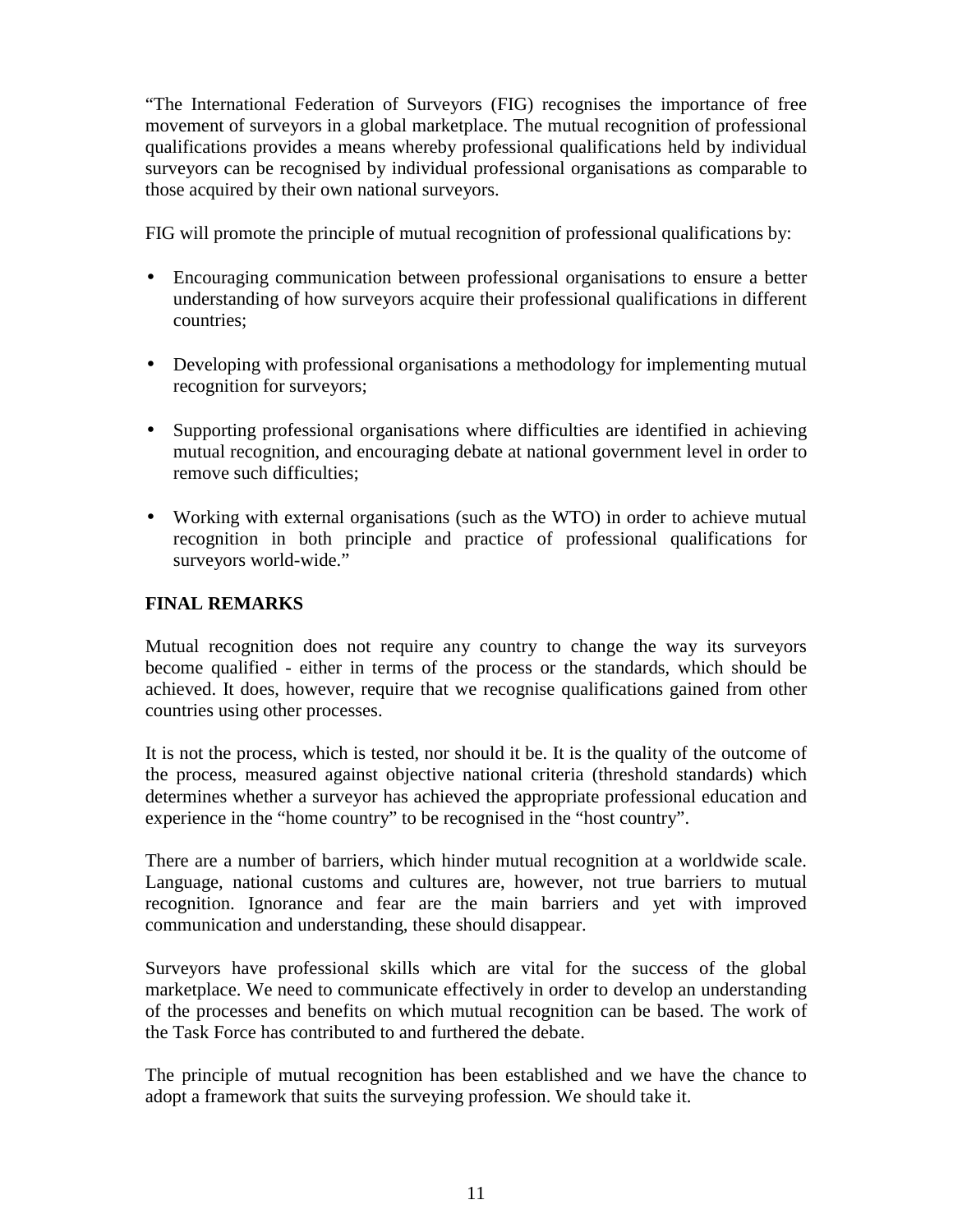#### **REFERENCES:**

Enemark, S. and Plimmer, F. (2000): *Mutual Recognition of Professional Qualifications in the Surveying Profession.* Proceedings of the FIG Working Week, Prague,

Enemark, S. and Prendergast, P. (Ed.), (2001): *Enhancing Professional Competence Surveyors in Europe.* Joint FIG and CLGE publication. FIG Office, Copenhagen.

European Council, (1989): *European Council's Directive on a general system for the recognition of higher-education diplomas awarded on completion of professional education and training of at least three years' duration.* European Council 89/48/EEC.

FIG, (1991): *Definitions of a Surveyor.* FIG Publications No. 2, FIG Office, Copenhagen.

FIG, (1999): FIG Task Force on Mutual Recognition of Qualifications. Report for the 22<sup>nd</sup> General Assembly, Sun City, South Africa, 30 May – 4 June, 1999. International Federation of Surveyors, FIG Office, Copenhagen.

FIG, (2000): *FIG Task Force on Mutual Recognition of Qualifications* Report for the 23rd General Assembly. Prague, 22 – 26 May 2000. International Federation of Surveyors, FIG Office, Copenhagen.

Gronow, S., Plimmer, F., (1992): *Education and Training of Valuers in Europe*, The Royal Institution of Chartered Surveyors. RICS Research Papers Series, Paper No. 23, ISBN 0-85406- 567-9

Honeck, Dale, B., (1999): "Developing Regulatory Disciplines in Professional Services: The Role of the World Trade Organisation". World Trade Organisation. 08 September 1999.

Kennie, T., Green, M., Sayce, S., (2000): *Assessment of Professional Competence. A draft framework for assuring competence of assessment*. Prepared for The Royal Institution of Chartered Surveyors.

Plimmer, Frances, (1991): *Education and Training of Valuers in Europe*, Unpublished MPhil Thesis, CNAA, Polytechnic of Wales, UK.

Plimmer Frances, (2001): *Professional Competence Models in Europe.* In Enemark, S. and Prendergast, P. (Ed.): Enhancing Professional Competence of Surveyors in Europe. Joint FIG and CLGE publication. FIG Office, Copenhagen.

WTO, 1997. *Guidelines for Mutual Recognition Agreements or Arrangements in the Accountancy Sector S/L/38* (May, 1997) World Trade Organisation.

WTO, 1998a. *Disciplines on Domestic Regulation in the Accountancy Sector* S/L/64 (December, 1998) World Trade Organisation.

WTO, 1998b. *Accountancy Services. Background Note by the Secretariat*. S/C/W/73 (4 December, 1998) World Trade Organisation.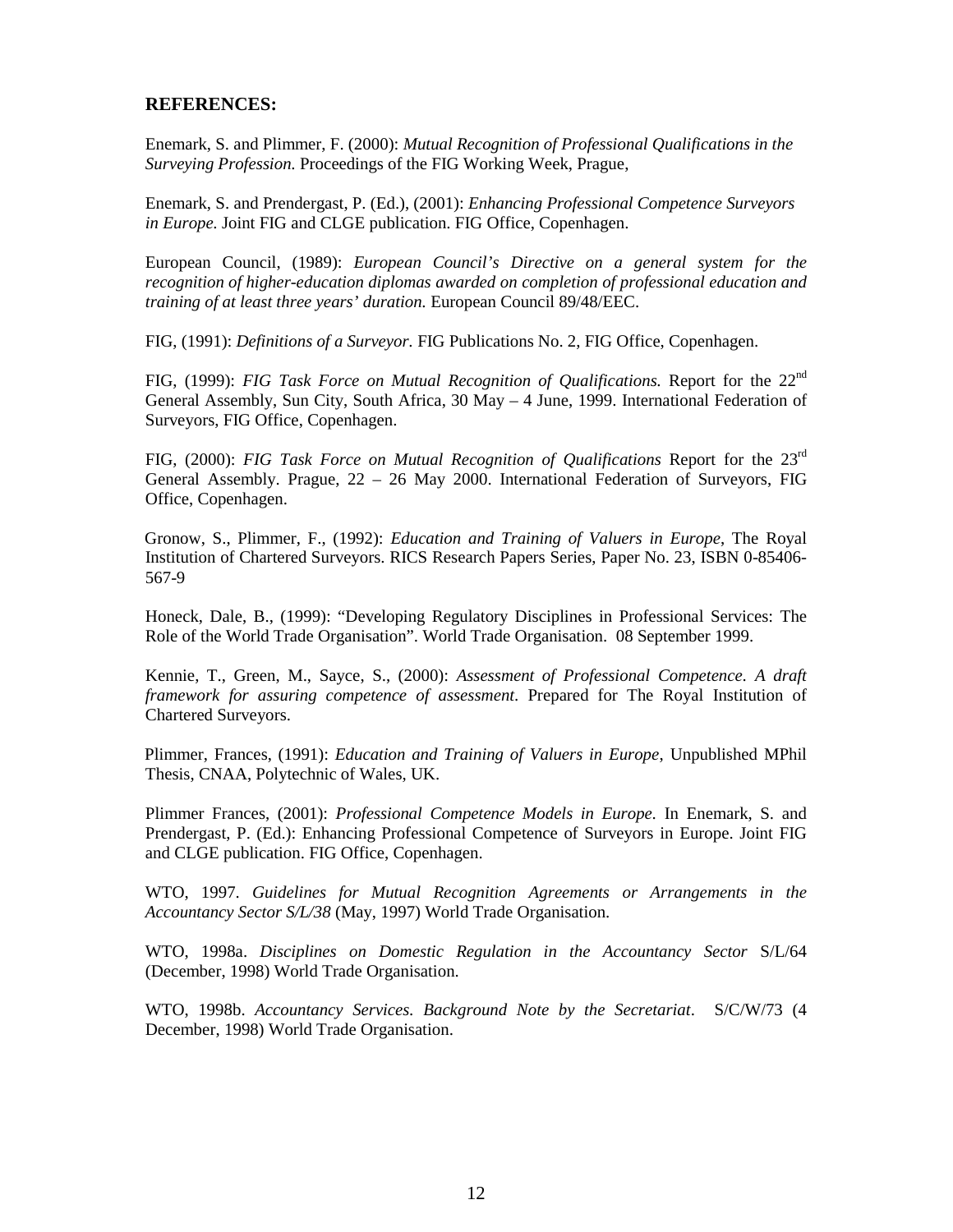# **CONTACT**

Prof. Stig Enemark Chair of the FIG Task Force on Mutual Recognition Aalborg University, Fibigerstrede 11 DK 9220 Aalborg DENMARK Tel: +45 9635 8344 Fax: +45 9815 6541 E-mail: enemark@i4.auc.dk

Dr. Frances Plimmer Secretary of the FIG Task Force on Mutual Recognition University of Glamorgan CF37 1DL UNITED KINGDOM Tel + 44 1443 482125  $Fax + 44 1443 482169$ Email: fplimmer@glam.ac.uk

# **BIOGRAPHICAL NOTE**

**Prof. Stig Enemark** is Chair of the FIG Task Force on Mutual recognition.

He is Head and Managing Director of the Surveying and Planning School at Aalborg University, where he is Reader in Cadastral Science and Land Management. He is Master of Science in Surveying, Planning and Land Management and he obtained his license for cadastral surveying in 1970. He worked for ten years as a consultant surveyor in private practice. He is Vice-President of the Danish Association of Chartered Surveyors and Invited Fellow of the Royal Institution of Chartered Surveyors, UK. He was awarded the Danish Real Estate Prize in 1991, and in 1994 he was appointed National Expert to the European Union within the areas of land management and spatial planning. He was Chairman (1994-98) of FIG Commission 2 (Professional Education) and he is an Honorary Member of FIG. His teaching and research interests are in the area of land administration systems and the application of cadastral systems for land management and spatial planning. Another research area is within project-organised educational and the interaction between education, research and professional practice. He has consulted and published widely within these topics, and presented invited papers at more than 40 international conferences.

**Dr. Frances Plimmer** is Professional Secretary of the fig Task Force on Mutual Recognition.

She id Reader in Applied Valuation at the University of Glamorgan, Wales, UK and head of the University's Real Estate Appraisal Research Unit. She is a Fellow of The Royal Institution of Chartered Surveyor and an inaugural member of the Delphi advisory group to the RICS's Research Foundation. She is the RICS's delegate to FIG's Commission 2 (Professional Education) and the official secretary to FIG's Task Force on Mutual Recognition. She has been researching into the EU's Directive on the mutual recognition of professional qualifications since 1988 and has had several paper published on this subject. She is the editor of *Property Management* and a Faculty Associate of the Lincoln Institute of Land Policy, Massachusetts, USA, and is part of an international research team investigating issues of equity and fairness in land taxation.